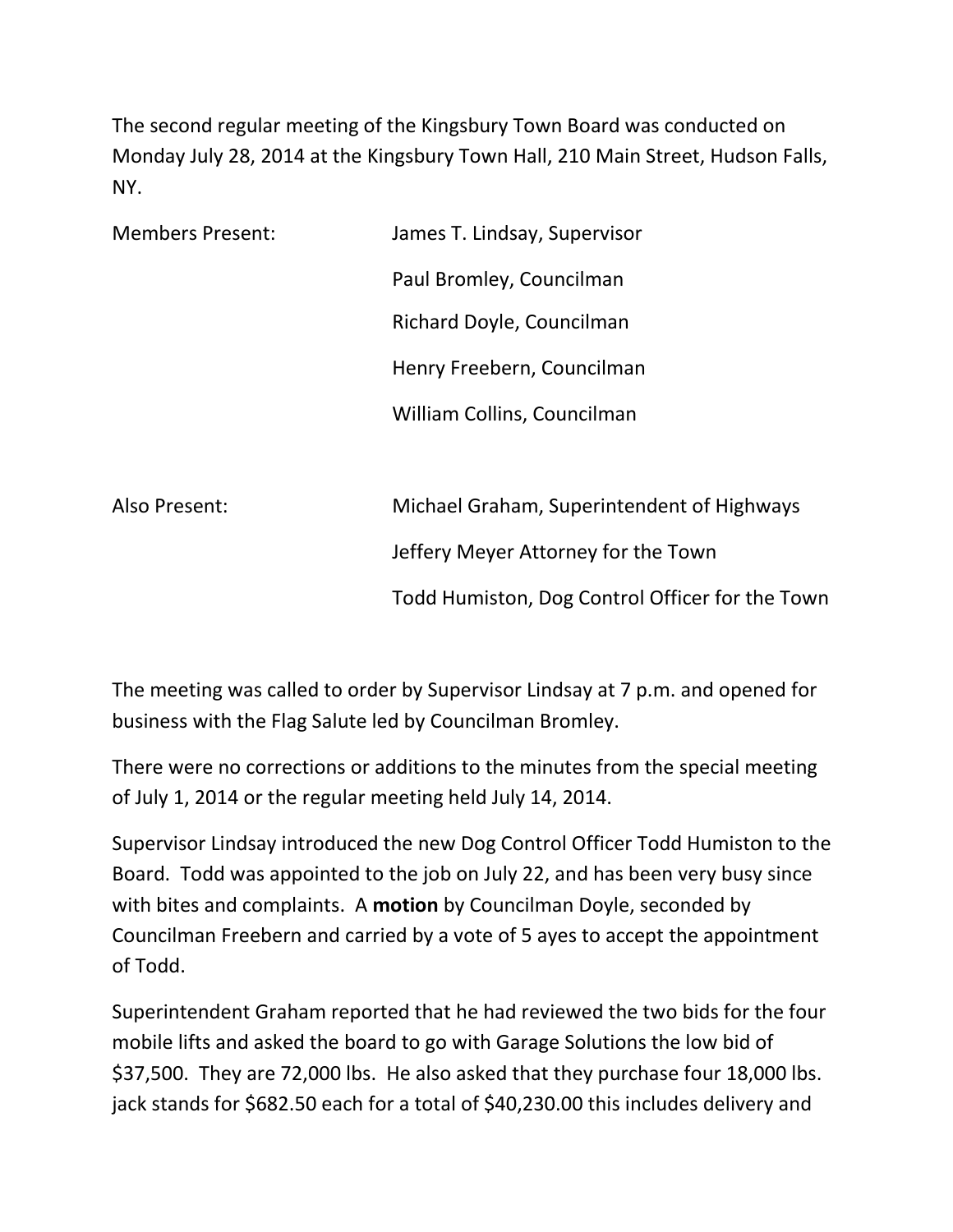training on site for each employee. Motion by Councilman Freebern, seconded by Councilman Collins and carried by a vote of 5 ayes to purchase the lifts and stands from Garage Solutions.

Superintendent Graham said that they had poured a concrete structure at the chlorination station on Dix Ave. They also removed the grizzly at the old town barn. They are almost done with the pad and will be drawing sand in the next few weeks. Patrick Sullivan is working on plans for the salt shed. So things are moving along nicely.

Attorney Meyer reported that he had been in conversation with the attorney from the new facility Weitsman of Kingsbury, LLC. They are proceeding with their due diligence, application preparation and purchase of East Side Metals. They should have the complete application to us in time for the August 11, 2014 meeting and hope that the board will schedule a public hearing for the August 25, 2014 Town Board meeting. Phase one is done and they are working on phase two. The time line on Eastside current license expires August 29, 2014. The hours of operation need to be clarified.

Attorney Meyer said that the he and Supervisor Lindsay would be meeting with Mr. Farbstein Friday morning to discuss the financials and implications of records provided to date in regards to Wheelabrator Hudson Falls, LLC. They are looking for a solution to resolve this settlement.

Supervisor Lindsay reported that the annual Tony Luciano 5k road race would be held again on Sunday, August  $17<sup>th</sup>$  beginning at 10:00 am. This race is sponsored by the Hudson Falls Rotary Club and the proceeds are used to fund scholarships.

Supervisor Lindsay reported the town had received \$10,194.56 from state aide for the annual revalulation program. He also asked if the board members had received copies of the pilot program from the IDA for Dr. Keller's project.

Mr. Lindsay reported that he has been researching the deed to the Kingsbury Cemetery in the hamlet of Kingsbury. He has been working with Bob and Laura in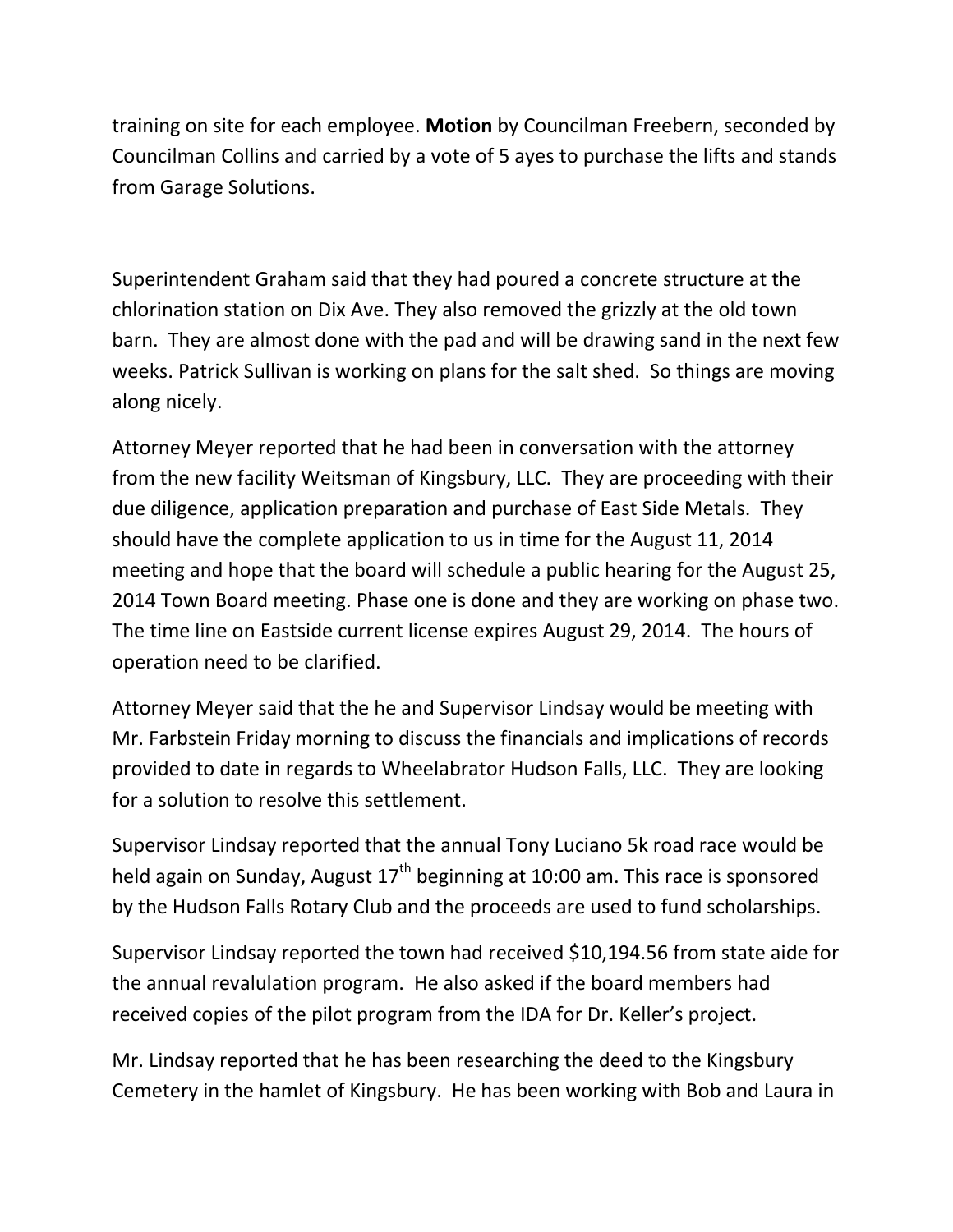real property and Colleen the assessor to see who owns the old part of the cemetery. The deeds were never filed correctly.

Mr. Lindsay stated that he had received a letter from Goldberg Segalla stating that Lawsuit regarding Constance Derway is no longer pending against the town.

Mr. Lindsay reported that the Kingsbury Fire Dept. and the Town is being sued by the owner of the power station at Thompson Paper. They are claiming damage was done to the power station when the fire companies were there attending a fire.

Councilman Bromley presented to the board a layout of the former Dr. Solomon's Office on Route 4 which he believes would work for a new office building for the Town. The move would be beneficial to the town if we were to move as we could cut down on many expenses like heating and upkeep. The property is still in the town and convenient for the people. He expressed that he thought the board should send Mr. Solomon a non- binding letter of intent showing we would like to buy the building. We would be able to come up with the cost of moving the court and that would give us something to compare it to when we get the cost of going to the village. He asked to go into executive session at the end of the meeting to discuss Real Estate.

Jane Havens asked the board to give there consideration to make an offer to Mr. Solomon on this property as it would leave the present town hall available for the Hudson River group to buy and open it as a theater if they would like. This is an opportune time for us to move into a more efficient place.

Councilman Bromley asked about Royal Wood. Mr. Meyer said that they are planning on coming back to the planning board. They are working on their list of improvements before they can get any kind of approval.

Motion by Councilman Freebern, seconded by Councilman Doyle and carried by a vote of 5 ayes to accept the following written reports.

| Code Enforcement Officer:      | No. permits 13: Total fees \$848.00   |
|--------------------------------|---------------------------------------|
| Dog Control Officer: June/July | Complaints/calls 27/20; Seizures 4/2; |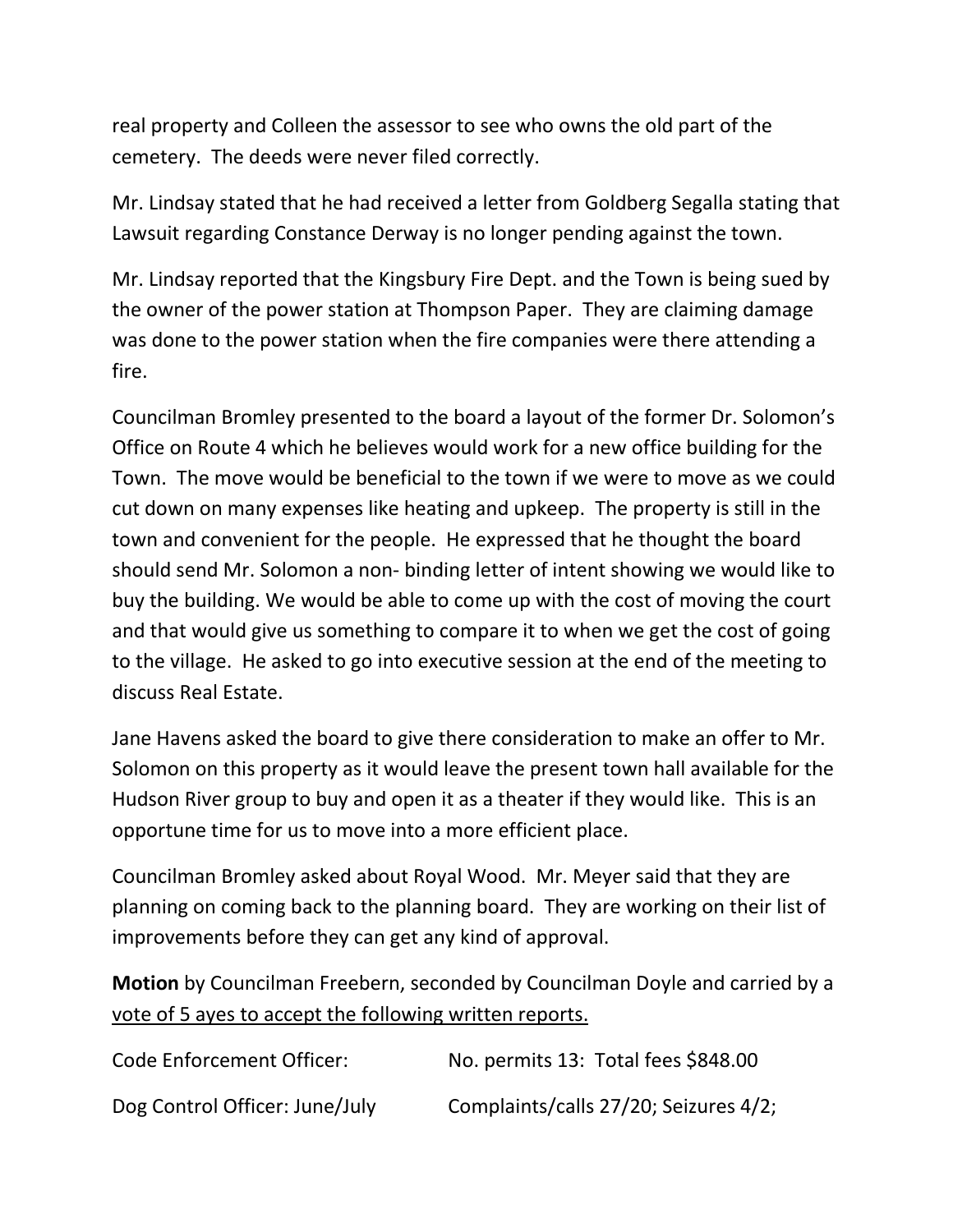|                         | Unlicensed dogs 20/4; Bites Investigated<br>7/3; Mileage 172/130; Dangerous Dog<br>Complaint 1/                                                                                                                                         |
|-------------------------|-----------------------------------------------------------------------------------------------------------------------------------------------------------------------------------------------------------------------------------------|
| <b>Town Clerk</b>       | Paid to En Con: \$672.69; Paid to Supervisor<br>\$3024.9 ; Paid to NYS Dept. of Health:<br>\$315. State Share of Bingo \$281, 25; Paid to<br>Village of Hudson Falls: \$154.00; Paid to Ag<br>and Mkts. for Population Control \$94.00. |
| <b>Town Comptroller</b> | Receipts May \$211,307.07, June<br>\$70,698.20; Disbursements May<br>\$447,966.91, June \$171,753.34                                                                                                                                    |
| Town Justice:           | Fees Collected: \$6,697.00                                                                                                                                                                                                              |

Public Comment: Mrs. Webster from Coleman Ave brought a softball and reported to the board that this last week had been the worse yet and that Debbie Batiste had been called to her house. The softballs are still hitting her house and yard. She said that she would have to have her roof inspected for damage. Mr. Lindsay apologized that the fence or netting has not been installed and would see to it that it gets done as soon as possible. In the meantime if there is damage report it to the town.

Dennis Kelly reported that he would like the board to direct the chairman of the Planning board to hold a special meeting as R W S is not complying with what they are supposing to be doing. He said they have had six months to get their